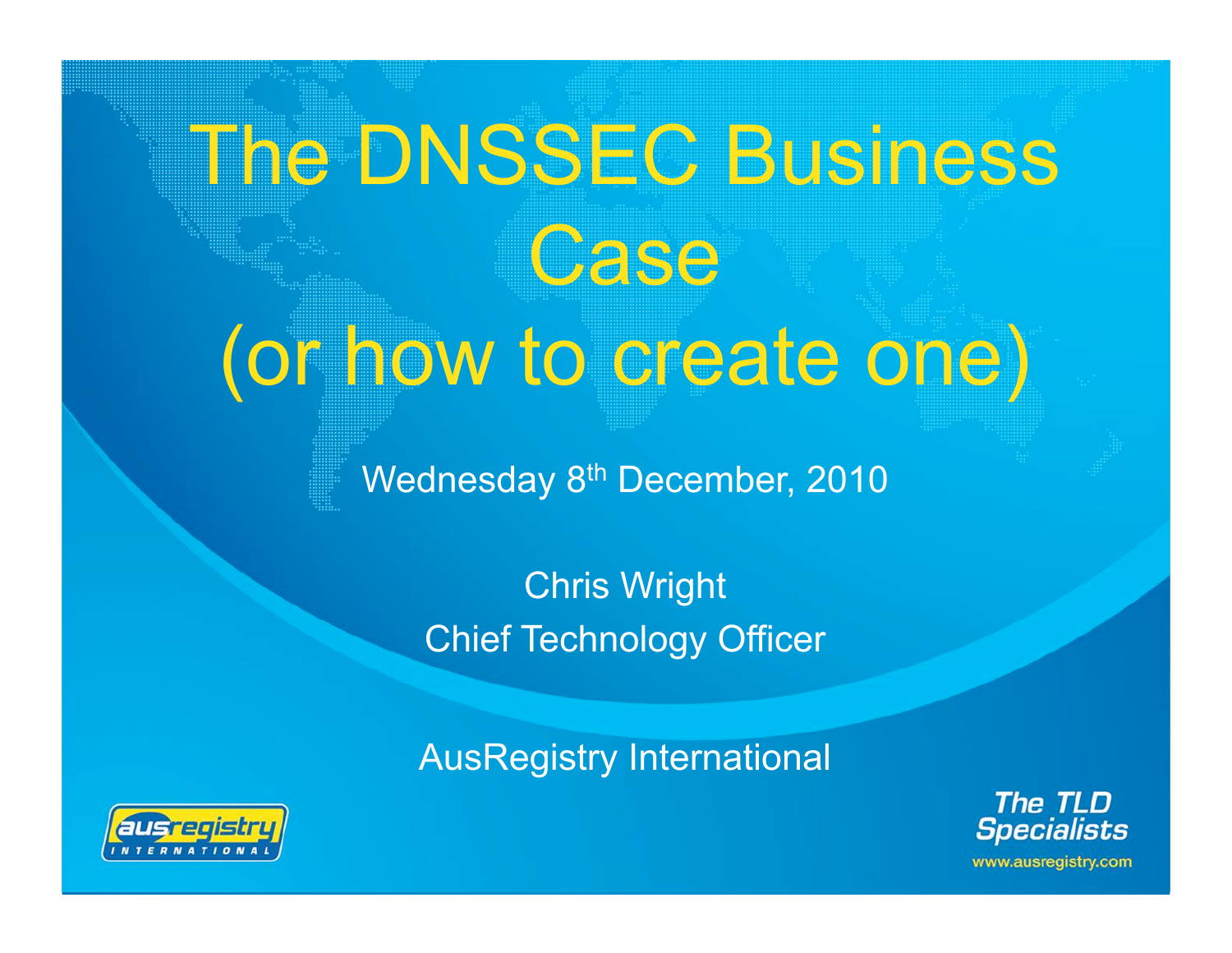### It's a challenge…

#### • Making a business case for DNSSEC is hard



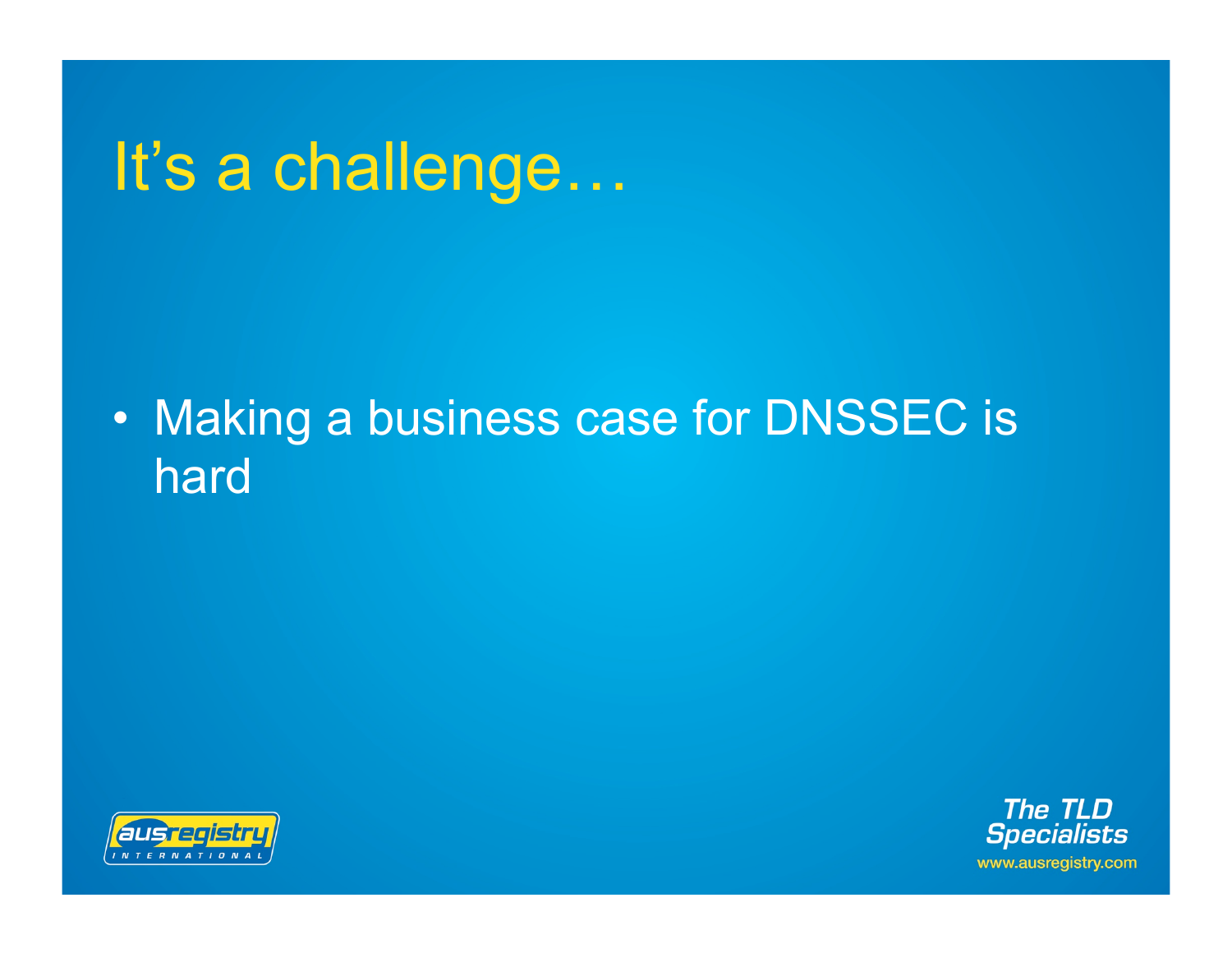#### However, we all know…

• DNSSEC is important - securing the DNS is a good thing

*Shouldn't that be enough?* 

• So how can we help create a business case…



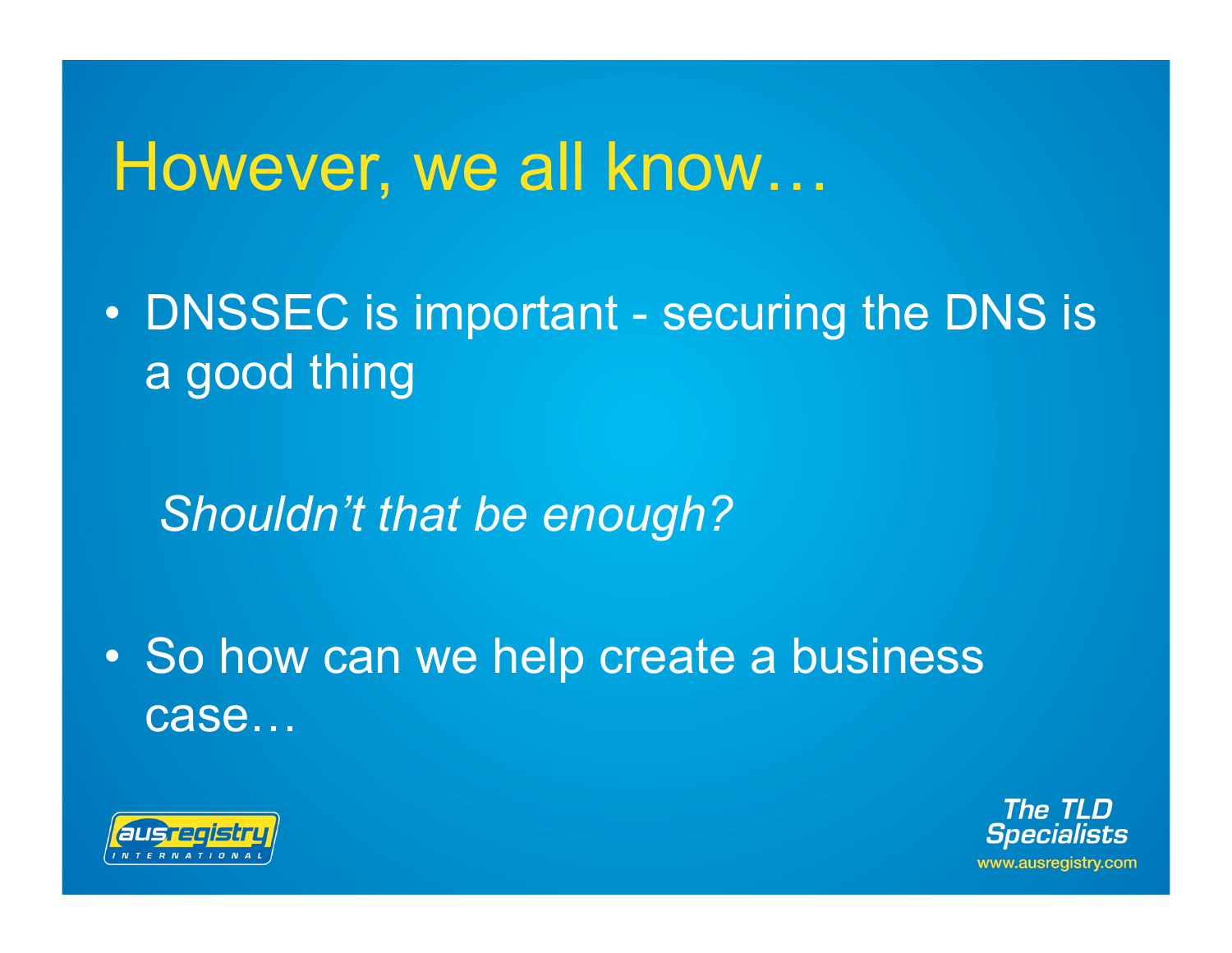#### We can help if we…

• Reduce the effort (the cost)

*and* 

• Provide incentive



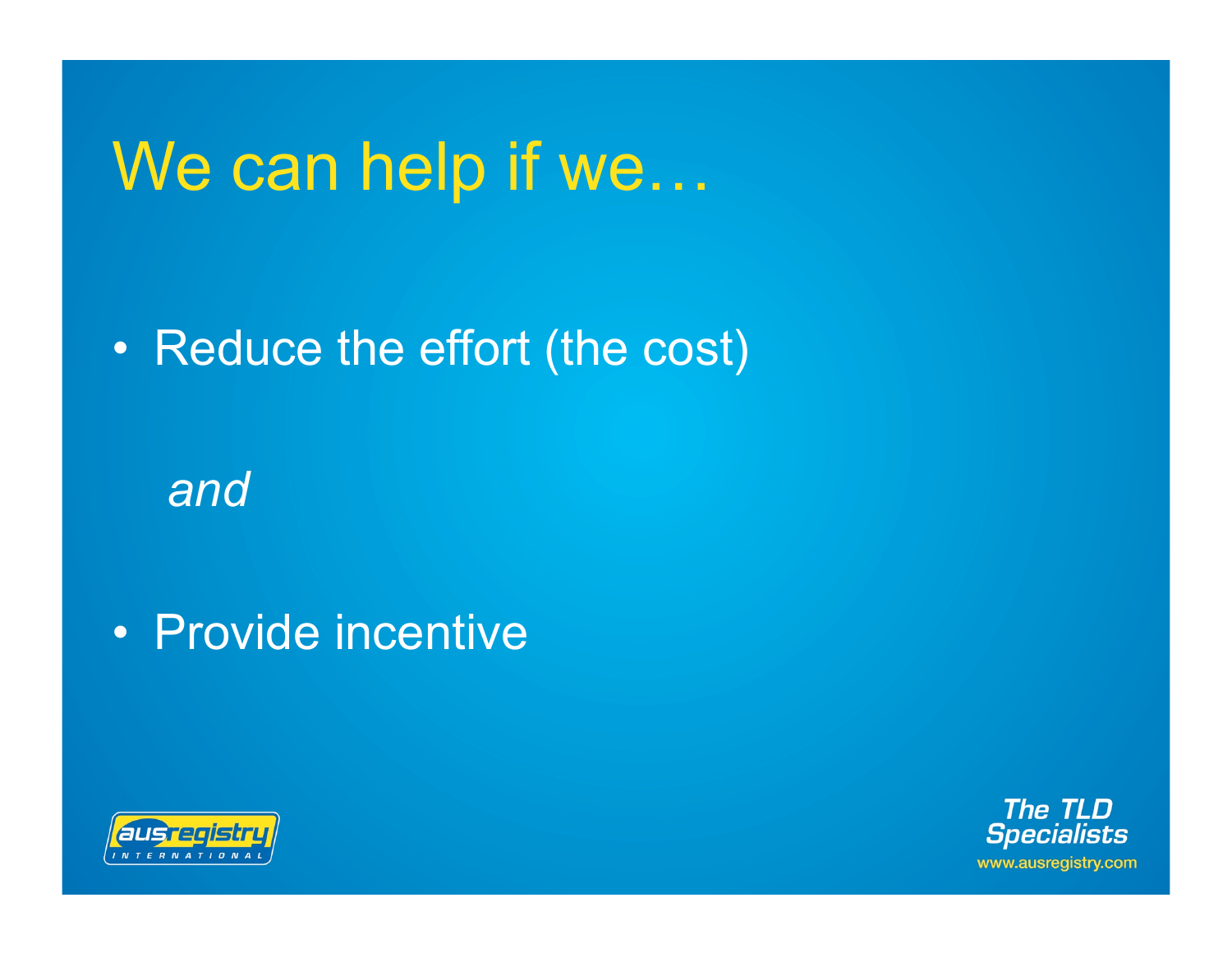### Reducing the effort…

• This means bring down the cost of implementing DNSSEC

- Research & Share
- Simplify
- Automate
- Reduce risk



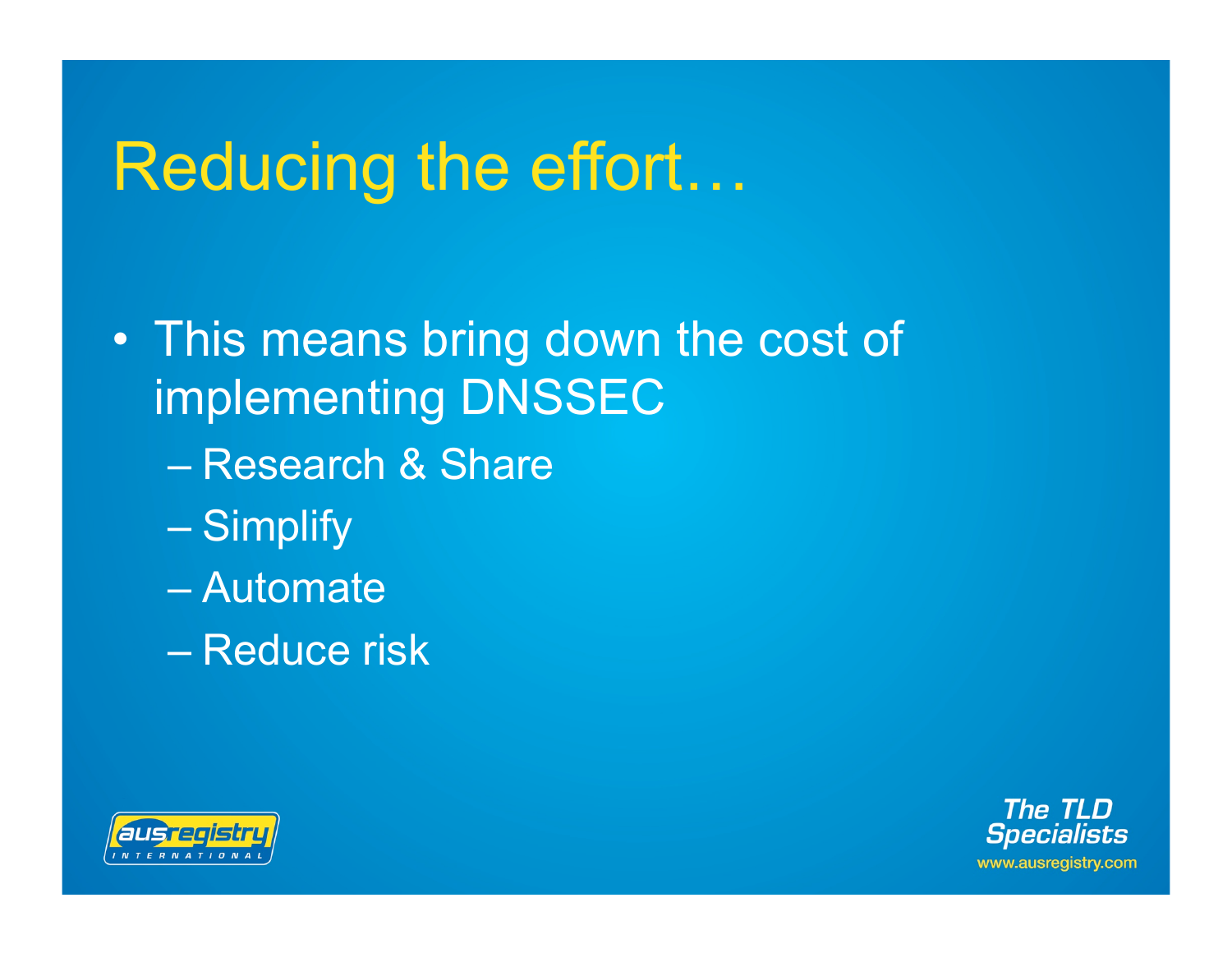## Reducing the effort - Examples

- Registrars
	- Toolkits
- Registrants
	- One click DNSSEC
- ISPs
	- Simple DNSSEC resolvers
- End Users
	- Build it into software and turn on by default



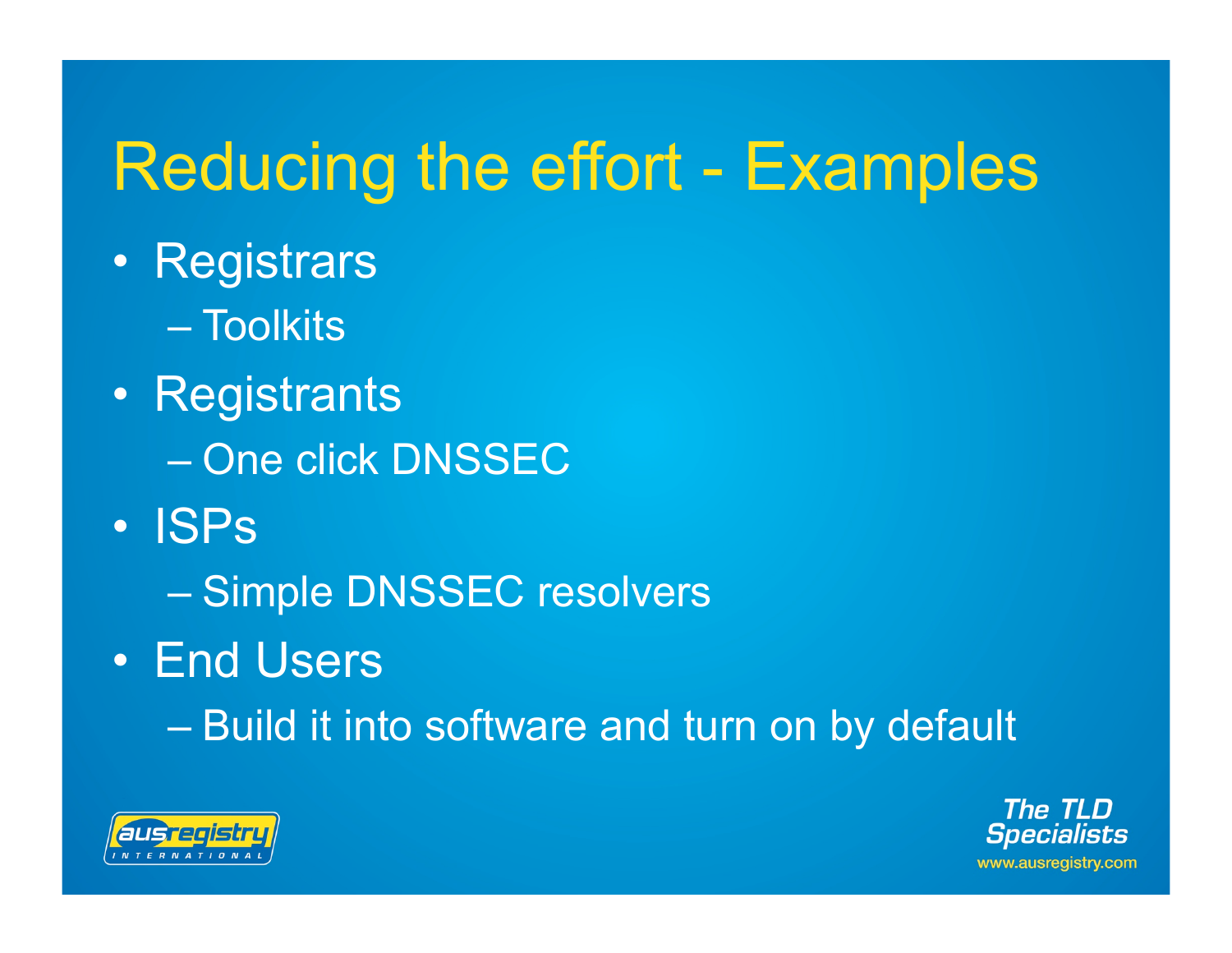## Providing Incentive…

- Two Ways –Top Down or 'push' –Bottom Up or 'pull'
- Top down will work (to an extent) but bottom up is better



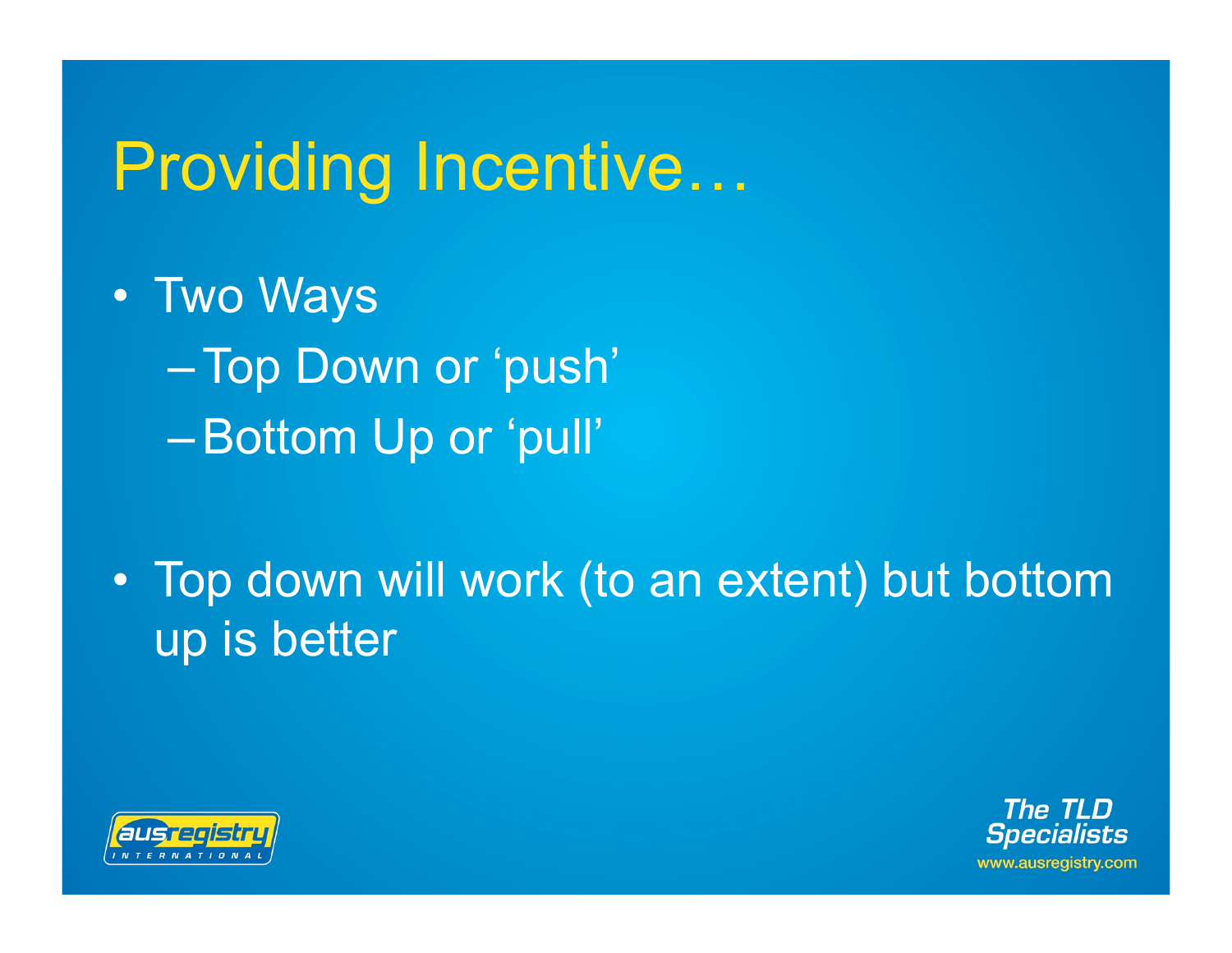## Top Down

- Make DNSSEC a requirement:
	- Contractual obligation
	- Government mandate
	- ICANN
- Usually can only go as far as Registries, harder to do with Registrars
- Might be able to be done with ISPs but country dependent



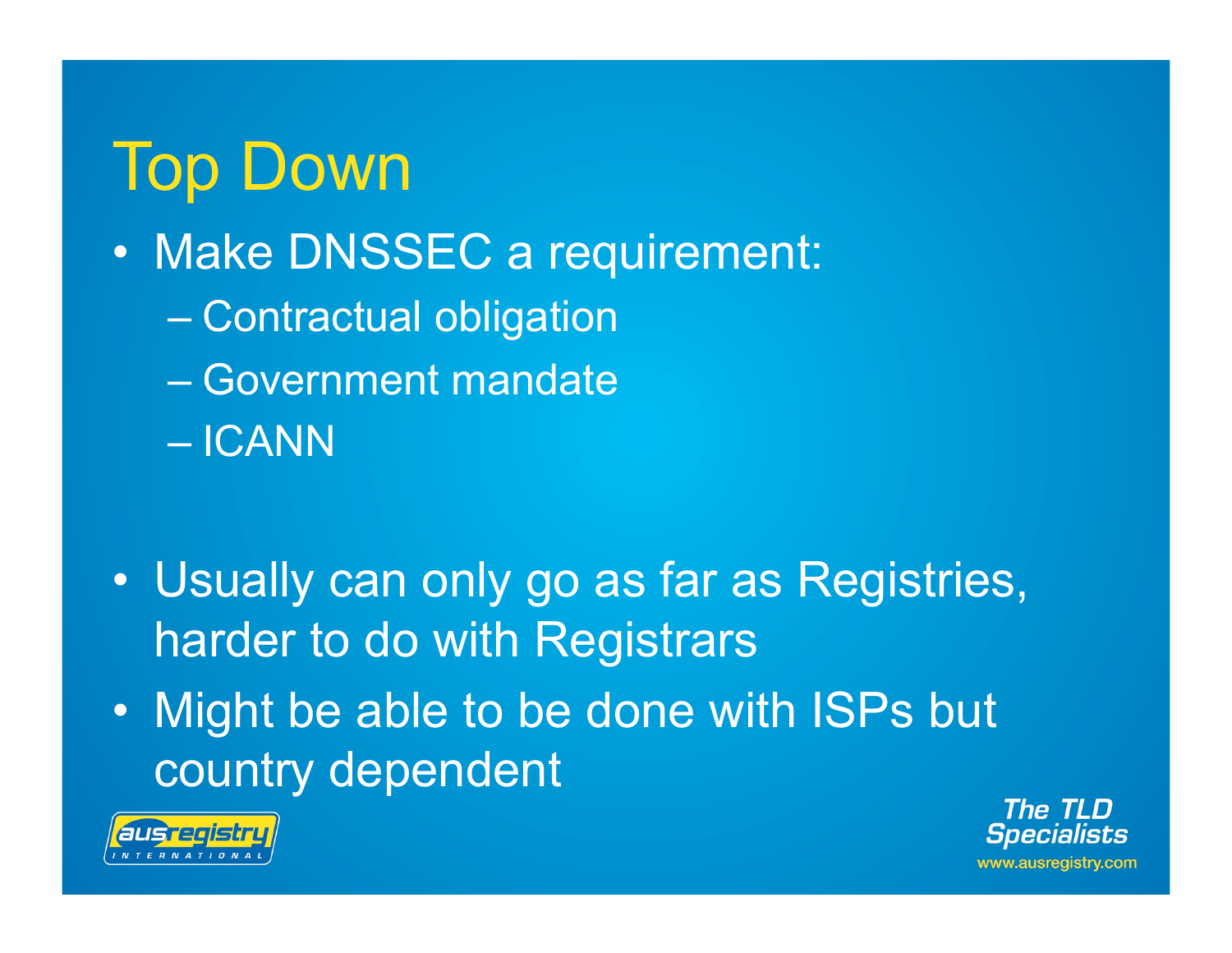## Bottom Up

• Generate User Demand (Registrant or End User)

*How?* 

• Need a reason to 'want' DNSSEC



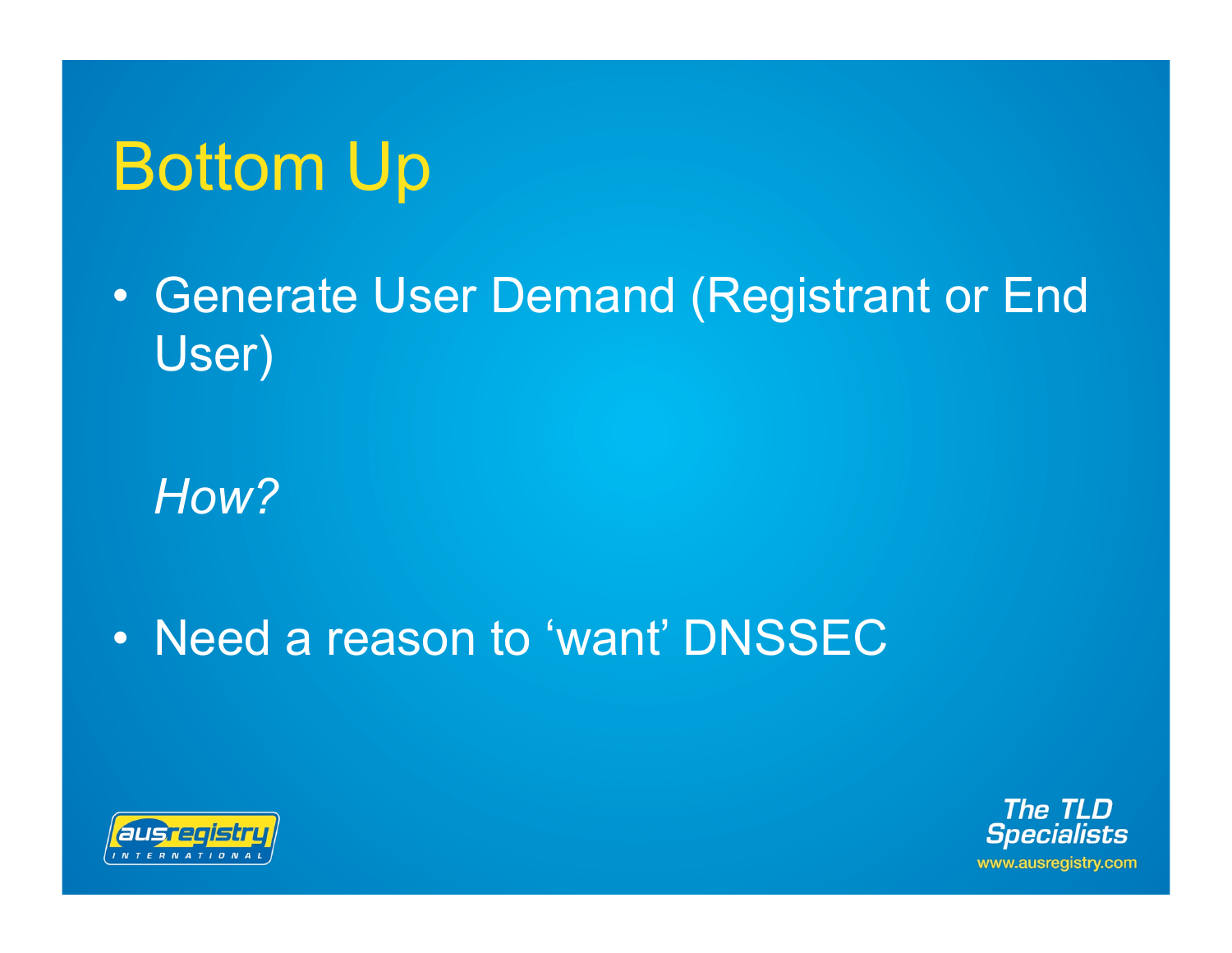## Potential Reason - Security

• Increased Security – Really will only work if visible to end users – Think green-bar in a browser – Requires education



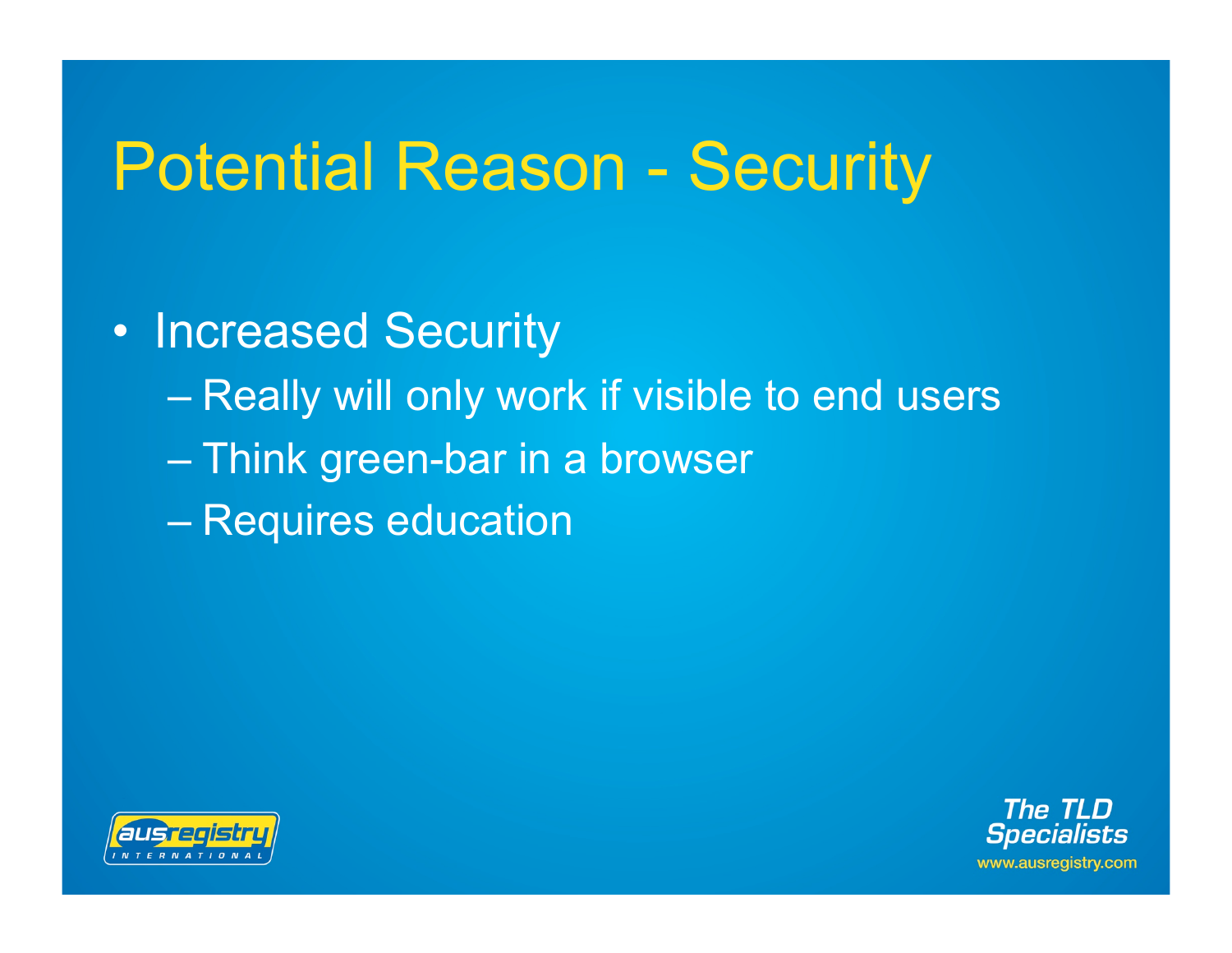## Potential Reason - Enabler

• Secure DNS as an enabler: – DNS is now 100% trust worthy, what can we do with that?

– If what I can do is worthy I will NEED DNSSEC

*Instant demand* 



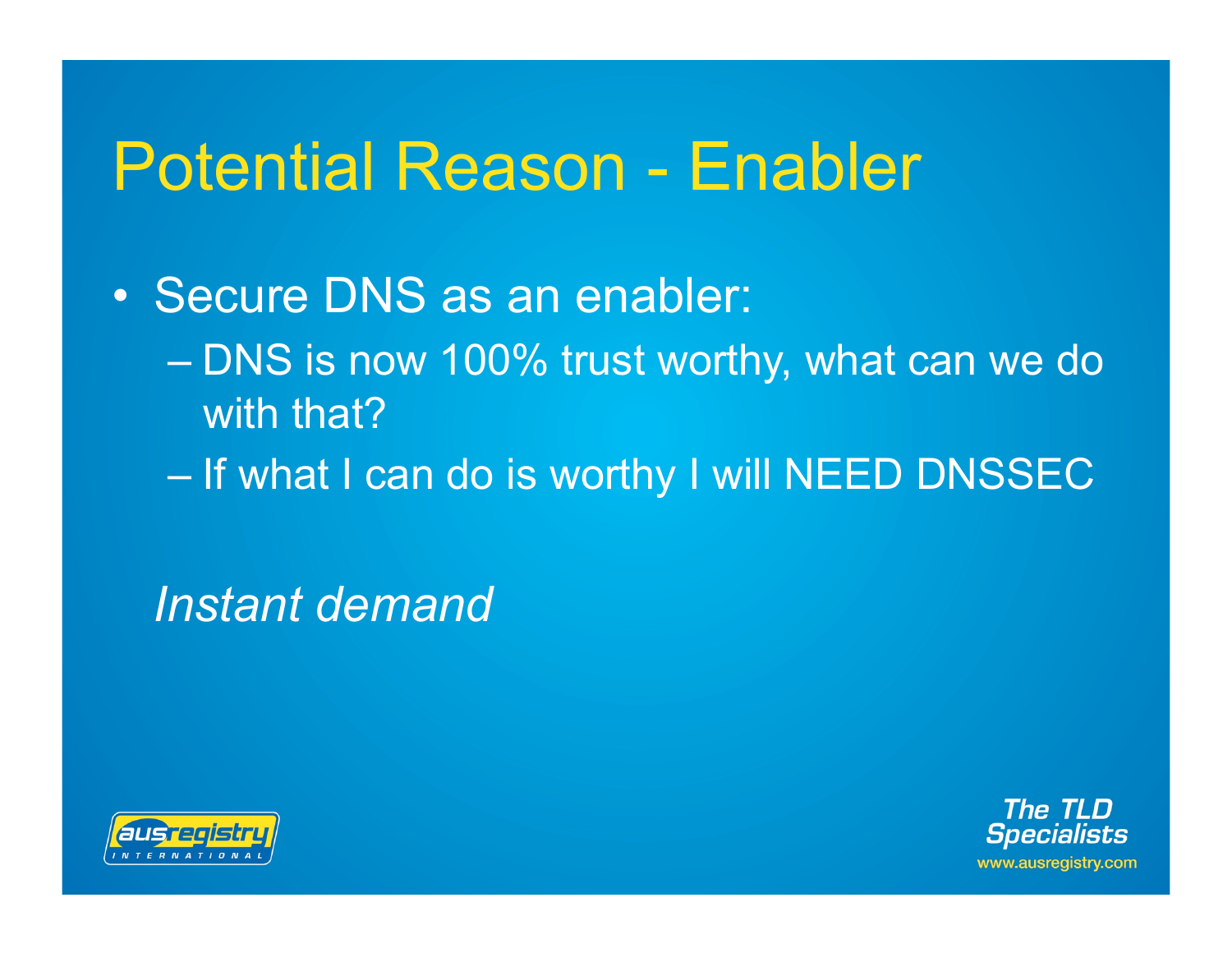## Providing Incentive - Examples

- Target larger security conscious organisations
- Lobby software developers to implement
- Build DNSSEC as requirements into other applications (when it makes sense)
- Find innovative uses for a secure DNS (e.g.. to supplement CAs)



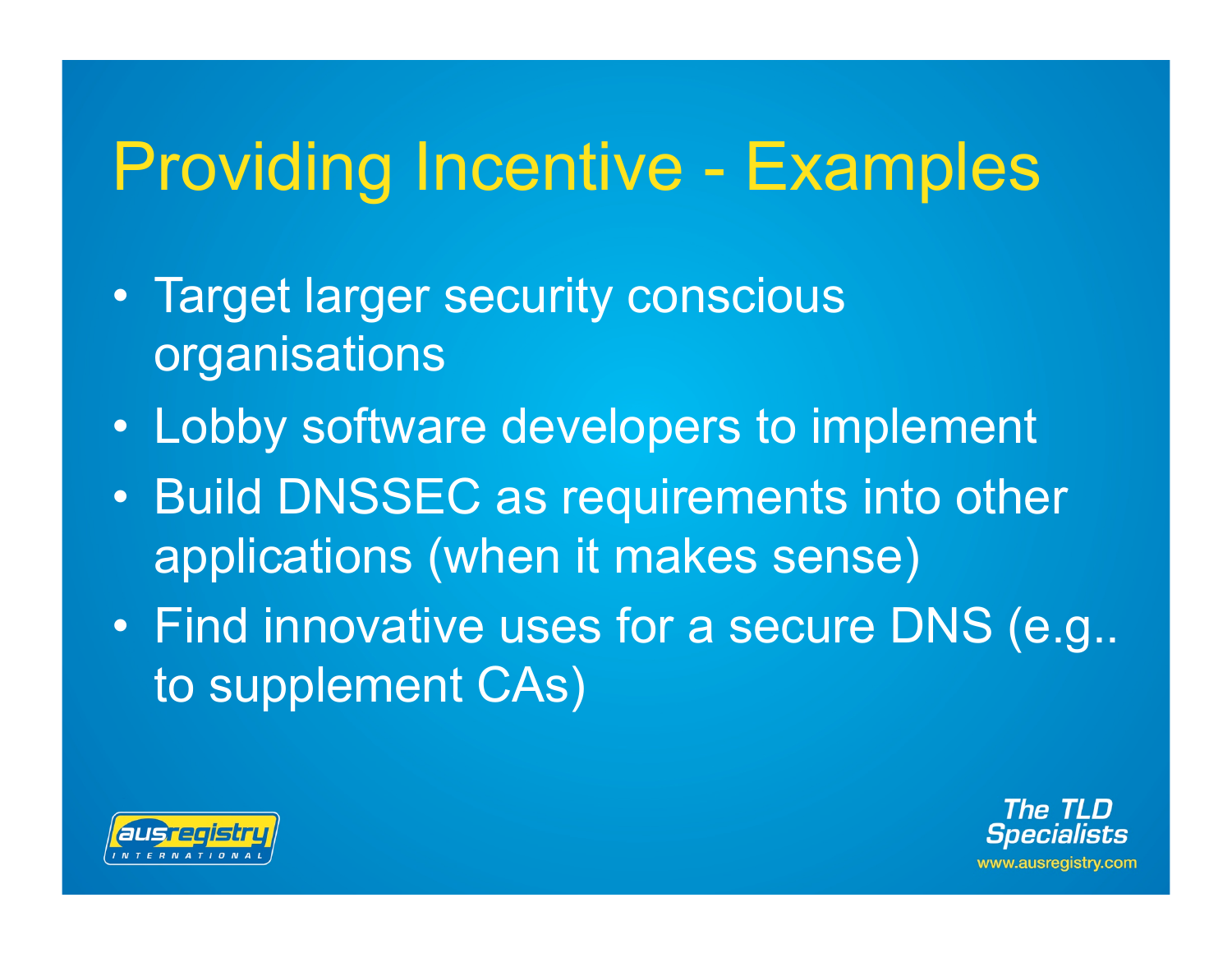### **Summary**

- Create a business case by… – Reducing the effort (cost) – Generating demand
- Then we can market that case

• As an industry we should do this consistently